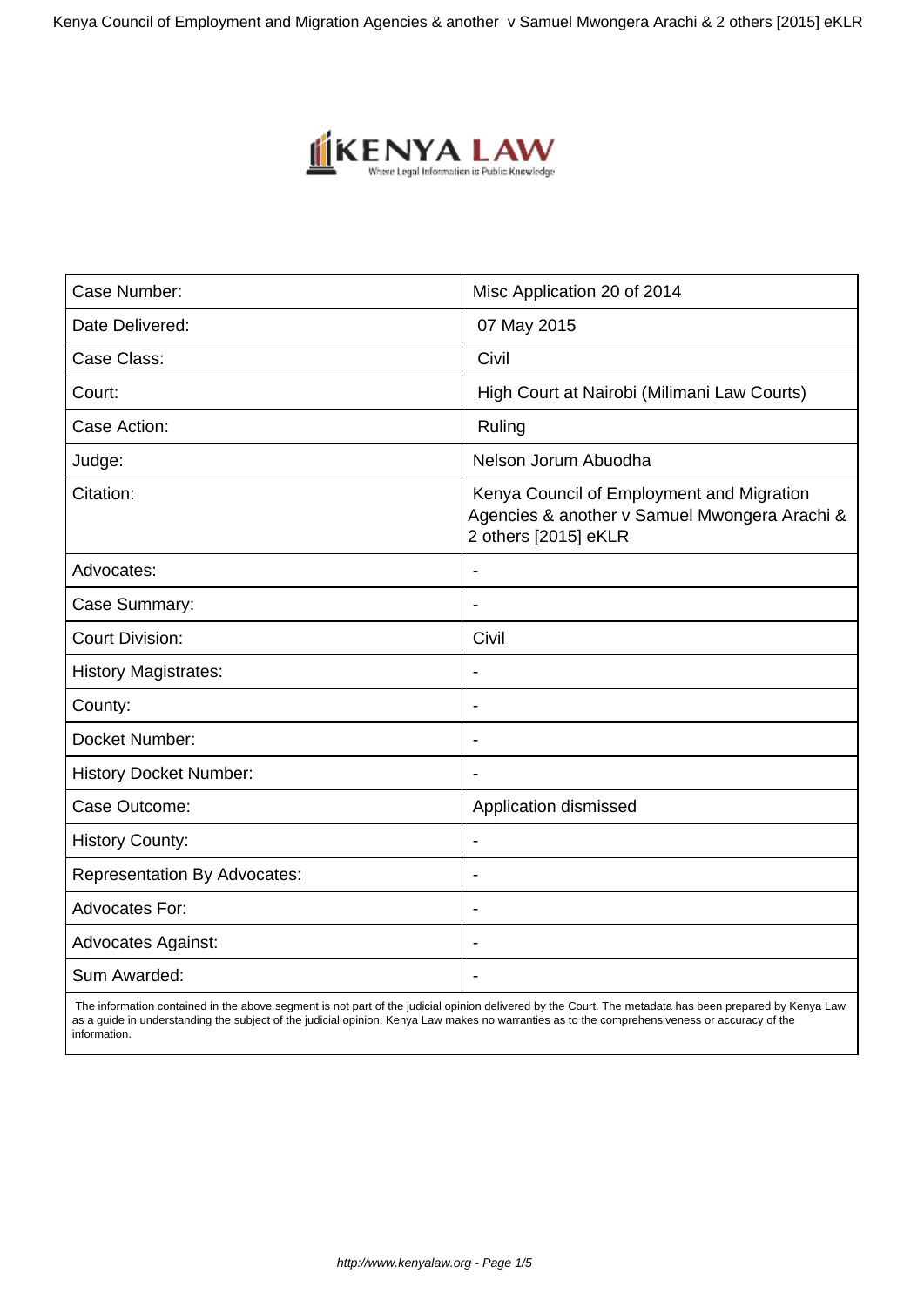# **REPUBLIC OF KENYA**

# **IN THE EMPLOYMENT AND LABOUR RELATIONS COURT OF KENYA AT NAIROBI**

# **MISC APPLICATION NUMBER 20 OF 2014**

# **KENYA COUNCIL OF EMPLOYMENT AND**

**MIGRATION AGENCIES………………………………………1ST APPLIANT**

**EVANS NYABEGA AKUMA…………………………………2ND APPLICANT**

# **VERSUS**

| THE HON. ATTORNEY GENERAL3 <sup>RD</sup> RESPONDENT |  |
|-----------------------------------------------------|--|

# **RULING**

1. The applicant in this suit seeks leave of the Court to apply for what he describes as judicial review orders for restraining and quashing the decision of the respondent dated 20<sup>th</sup> November, 2012 contained in Kenya Gazette CX.IV No. 114 dated 21<sup>st</sup> November, 2012. The applicant further seeks that such leave if granted do operate as a stay of the said decision pending the hearing and determination of the proceedings.

2. The application was supported by the affidavit of Evans Nyambega Akuma who described himself as the chairman of the respondent. He depones in the main as follows:-

"12 (1) The Court shall have exclusive original and appellate jurisdiction to hear and determine all disputes referred to it in accordance with Article 162(2) of the Constitution and the provisions of this Act or any other written law which extends jurisdiction to the Court relating to employment and labour relations including:-

- (a) disputes relating to or arising out of employment between an employer and an employee;
- (b) disputes between an employer and a trade union;
- (c) disputes between and employers' organization and a trade union's organization;
- (d) disputes between trade unions;
- (e) disputes between employer organizations;
- (f) disputes between a trade union and a member thereof;
- (g) disputes between a trade union and a member thereof;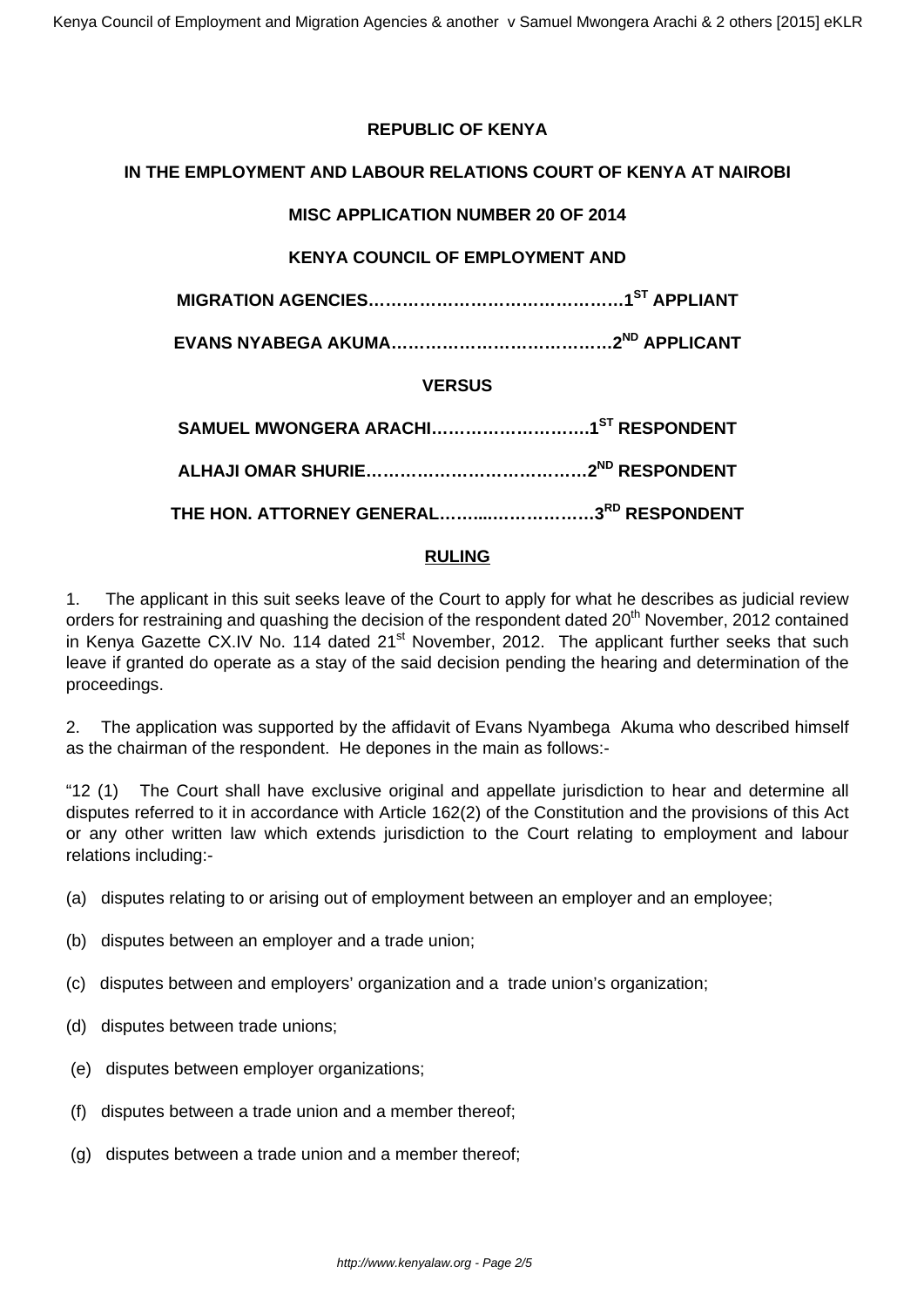(h) disputes between an employer's organization or a federation and a member thereof;

- (i) disputes concerning the registration and election of trade union officials; and
- (j) disputes relating to the registration and enforcement of collective agreements.

(a) The 1<sup>st</sup> respondent took office at the National Police Service on falsification of his curriculum vitae.

(b) That on  $20<sup>th</sup>$  November, 2012 he gave false information that he became a District Commissioner in 1983 backwards and yet he was employed as an Assistant Secretary Office of the President in 1989.

(c) The  $2^{nd}$  respondent continued to witch-hunt the Kenyans who want to be promoted to head Administration Police College Embakasi by making unfounded report to National Police Service Commission for extension of his age from 60 years old to 65 years old under disability law yet commanders who were incapacitated or disabled could not head National Police Service when other qualified young competent officers were available.

3. When the application came before Justice Rika on  $5<sup>th</sup>$  September 2014, he ordered that the same be served on the respondents and that the respondent do file a response to the application within 14 days of service. After compliances, on  $4<sup>th</sup>$  December 2014, I directed that the parties address the issue of leave by way of written submissions.

4. This being leave stage, the Court expected very lean submissions and documentation. I have however been treated to voluminous submissions and authorities which in my view ought to have been reserved for the main suit if the leave sought was granted. I was unable to make sense out of the applicants' submissions which with due respect but honesty to him were convoluted and difficult to comprehend in terms of logical flow of issues in contest. I would therefore assume that the sum total of the hazy and intertwined argumentation is that the applicant seeks leave to apply for judicial review orders to challenge and eventually nullify the appointment of 1<sup>st</sup> respondent as Deputy Inspector General – Administration Police.

5. The 1<sup>st</sup> and  $2<sup>nd</sup>$  respondent raised two fundamental points of law which require to be resolved before the question of whether leave should be granted or not is delved into. First is the issue of whether the present application meets the requirements of order 53 rule 2 and second; whether the applicant has the locus standi to bring the present application.

#### 6. Order 53 Rule 2 of the Civil Procedure Rules states

**"leave shall not be granted to apply for an order of certiorari to remove any judgment, order, decree, conviction or other proceedings for the purposes of its being quashed, unless the application for leave is made not later than six months after the date of proceeding or such shorter period as may be prescribed by any Act; and where proceeding is subject to appeal and a time is limited by law for the bringing of the appeal, the Judge may adjourn the application for leave until the appeal is determined or the time for appealing has expired.** 

#### **(underlining mine)**

7. The Gazette notice sought to be impugned by the applicant is dated  $15<sup>th</sup>$  October 2012, the present application was filed on 5<sup>th</sup> September, 2014. This was almost two years after the Gazette Notice. No reason has been put forward by the applicant for this inordinate delay but even if one was to be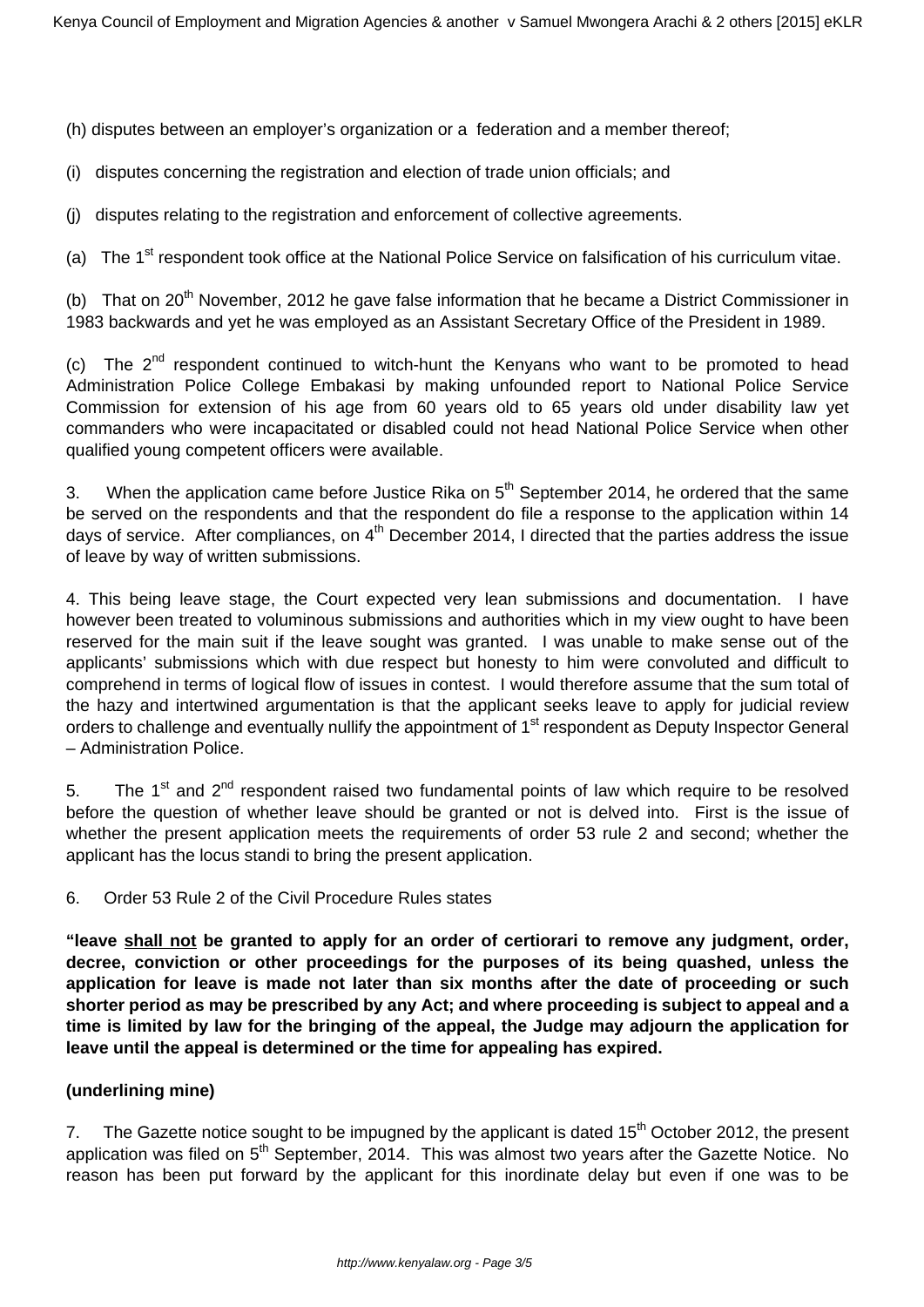proffered, it would be of no help since the wording of order 53 uses the mandatory **"shall"** hence the application must be brought within six months or a shorter period prescribed by any other Act. There is no provision for extention of time. On this ground alone the application is incompetent.

8. On the issue of locus standi, the applicant states that it is a registered civil society organization under Societies Act which deal with interests of workers and particularly workers who are not of Kenyan nationality.

9. The 1<sup>st</sup> applicant is stated to be conducting proceedings where the Constitution and subject matters of Employment and recruitment are threatened with violation, breach of law and contravention of the Constitution. The present application is allegedly brought on behalf of unspecified persons whom the applicant felt qualified to be appointed to the posts held by  $1<sup>st</sup>$  and  $2<sup>nd</sup>$  respondent but were excluded due to what the applicant feels was misrepresentation and dishonesty by the  $1<sup>st</sup>$  and  $2<sup>nd</sup>$  respondent.

10. Labour relations are part of the Bill of Rights under Chapter 4 of the Constitution.

11. Under article 22 of the Constitution every person has the right to institute Court proceedings claiming that a right has been denied, violated or infringed or is threatened. The action may be commenced by such person directly or through a recognized agent or any other person acting in the public interest.

12. Article 22 (3) of the Constitution empowers the Chief Justice to make rules for enforcement of the Bill of Rights. We have in place Mutunga Rules which requires that such an application be brought preferably by petition or in special cases, informally.

13. The application before me is a judicial review application brought under section 8 and 9 of the Law Reform Act and Order 53 rules 1, 2, 3, and 4 of the Civil Procedure Act. It is therefore not a Constitutional petition which can be brought by any person acting in public interest.

14. Whereas this Court is a superior Court of the same rank as the High Court, its jurisdiction is specialized as spelt out under section 12 of the Industrial Court Act which provides as follows:-

"12 (1) The Court shall have exclusive original and appellate jurisdiction to hear and determine all disputes referred to it in accordance with Article 162(2) of the Constitution and the provisions of this Act or any other written law which extends jurisdiction to the Court relating to employment and labour relations including:-

- (a) disputes relating to or arising out of employment between an employer and an employee;
- (b) disputes between an employer and a trade union;
- (c) disputes between and employers' organization and a trade union's organization;
- (d) disputes between trade unions;
- (e) disputes between employer organizations;
- (f) disputes between a trade union and a member thereof;
- (g) disputes between a trade union and a member thereof;